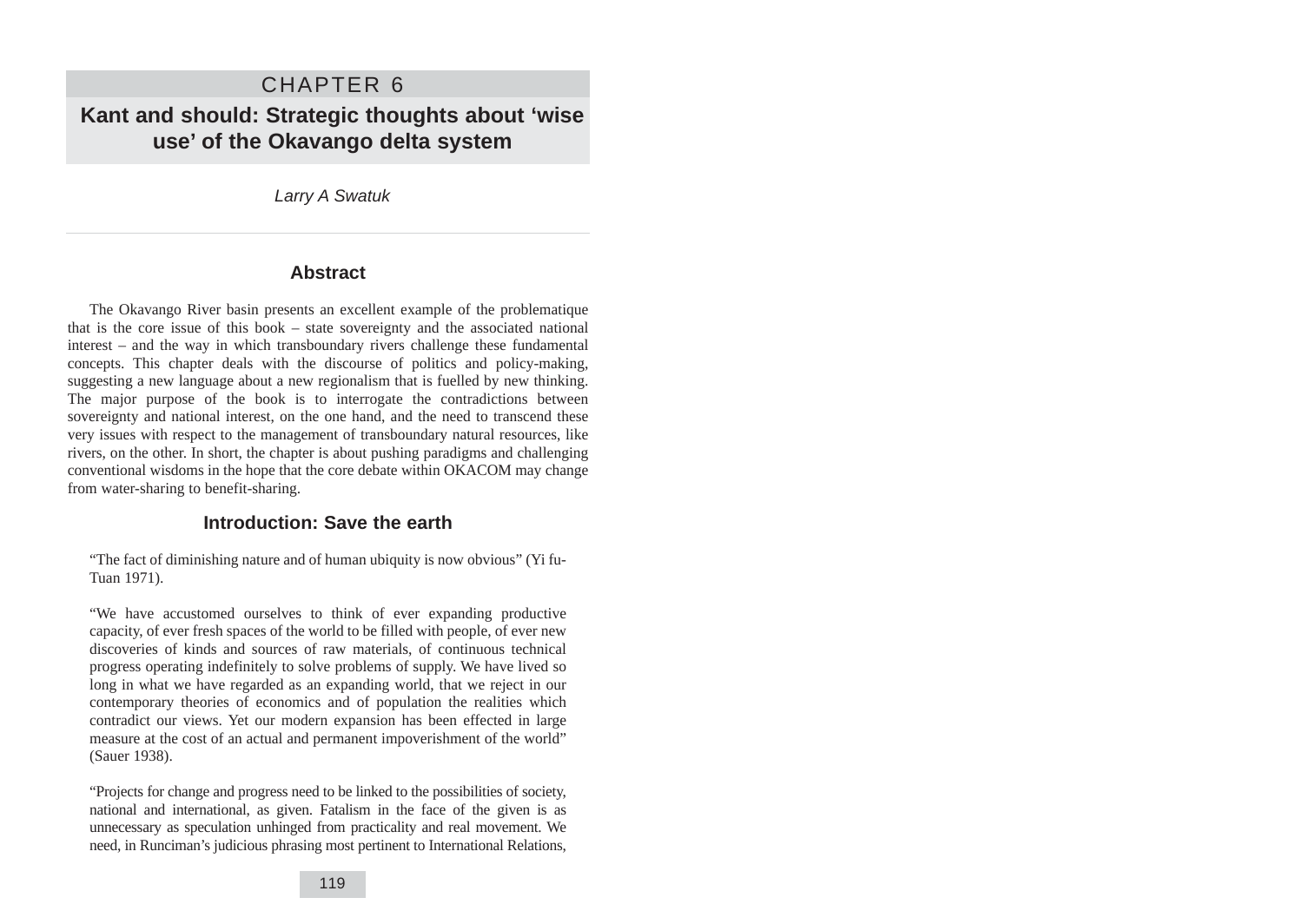to distinguish the 'improbably possible' from the 'probably impossible.' This involves the double assertion – one intellectual, the other sociological: the intellectual revolves around a reassertion, chastened by history and critique alike, of the values associated with the Enlightenment; the sociological involves an assertion that, within the constraints of the contemporary world, and of that modernity which characterizes it, purposive action, linked to agency by individuals, movements and states alike, is possible" (Halliday 1999).

"In 1972, Hedley Bull wrote that 'the sources of facile optimism and narrow moralism never dry up, and the lessons of the 'realists' have to be learnt afresh by every new generation'… If the academic study of international relations can find little save period-piece interest in the ideas of the classical realists, that is more a comment upon the competence of scholarship today than upon any change in world conditions" (Gray 1999).

Rio +10 has come and gone. Many things have been said, many papers signed, many promises made. Yet, the fact remains: the state of the global environment has never been worse, while debates about causes and cures have never been more heated. According to Gardner (2002:4) of World Watch Institute, "global environmental problems, from climate change to species extinctions, deforestation, and water scarcity, have generally worsened since delegates met in Rio." The meeting in Johannesburg was supposed to be about agreement, timetables and implementation – about collective action taken toward solving this human-induced crisis. Instead, it was about turf wars, veiled threats, protecting vested interests, finger-pointing, back-peddling and no small degree of green-washing. It would serve well to reflect on these facts, for the global reflects the local and the local mirrors the global. Thus, in considering the peacemaking potential of the joint management of the Okavango Delta system as a Ramsar site, the myriad barriers to success thrown up by history, geography and contemporary (global, local and regional) sociopolitical economy should be acknowledged. To pretend that 'success' rests solely upon proper institutional forms and correct technical and scientific knowledge is fallacious. Clearly, these are important contributors to successful resource management. But they pale in comparison to the other factors highlighted.

In this chapter, both barriers and bridges to successful management of the Okavango Delta system are examined. A number of ideas are put forward of ways and means to achieve sustainable and wise use of the resources of the Okavango Delta. Before turning to these aspects, however, a brief background of Ramsar and related international conventions is presented in the context of liberal institutionalist and realist theories of politics. As suggested by the epigraphs above, while there can be no doubt that something must be done to stem environmental degradation, just what that something is varies directly with the prevailing world view.

#### **'Managing' the situation: Ramsar and international conventions**

Swatuk

Indicators of global environmental crisis are many and varied, but most involve some form of resource depletion – deforestation, desertification, soil erosion, species loss, habitat conversion – or the direct consequences of its use – global warming, acid rain, pollution. Among others, negotiations in Rio gave rise to several global conventions, for example, the Framework Convention on Climate Change (UNFCCC), the Convention to Combat Desertification (UNCCD), and the Convention on Biodiversity Preservation (UNCBD). It also created, among others, the Global Environmental Facility (GEF). Together, these conventions and institutions are intended to help in 'managing' the crisis – in the case of climate change, to set limits on use; in the case of both the biodiversity and desertification conventions, to reverse the loss.

The Ramsar Convention on Wetlands of International Importance, especially as waterfowl habitats preceded these perhaps more well-known conventions by more than 20 years. It is "the oldest of the four nature conservation treaties which include the World Heritage Convention, CITES and the Bonn Convention" (Njuguna 1992:9). Taking its name from the place – Ramsar in Iran – where the inaugural meeting was held in 1971, the Ramsar convention "provides the framework for international cooperation for the conservation of wetlands, the first and, so far, the only ecosystem type which has its own international treaty … The parties to the convention agree to include wetland conservation in their national planning and to promote their sound utilisation, especially as habitat for waterbird" (CEP Factsheet 17, no date). According to Njuguna (1992:9), the United Nations Educational, Scientific and Cultural Organisation (UNESCO) serves as the depository of the convention of which the "Secretariat, or Bureau, is an independent body administered by the International Union for the Conservation of Nature (IUCN) and the International Waterfowl and Wetlands Research Bureau (IWRB). The convention has its headquarters in Gland, Switzerland." Among countries in the Southern African Development Community (SADC), Botswana, Malawi, Namibia, South Africa and Zambia are parties to the convention.

Wetlands, particularly those more commonly defined – peatlands, bogs, fens and swamps – have had a particularly rough ride through history. Their conversion to other uses, and hence their destruction, extend in the European context at least as far back as the 11th century, with the negative environmental consequences of this being wellknown almost from the beginning (Ponting 1991). According to Goude (1997:110-11):

"On a global basis the loss of wetland habitats (marshes, bogs, swamps, fens, mires, etc.) is a cause of considerable concern … In all, wetlands cover about 6 per cent of the earth's surface (not far short of the total under tropical rainforest), and so they are far from being trivial, even though they tend to occur in relatively small patches. However, they also account for about one-quarter of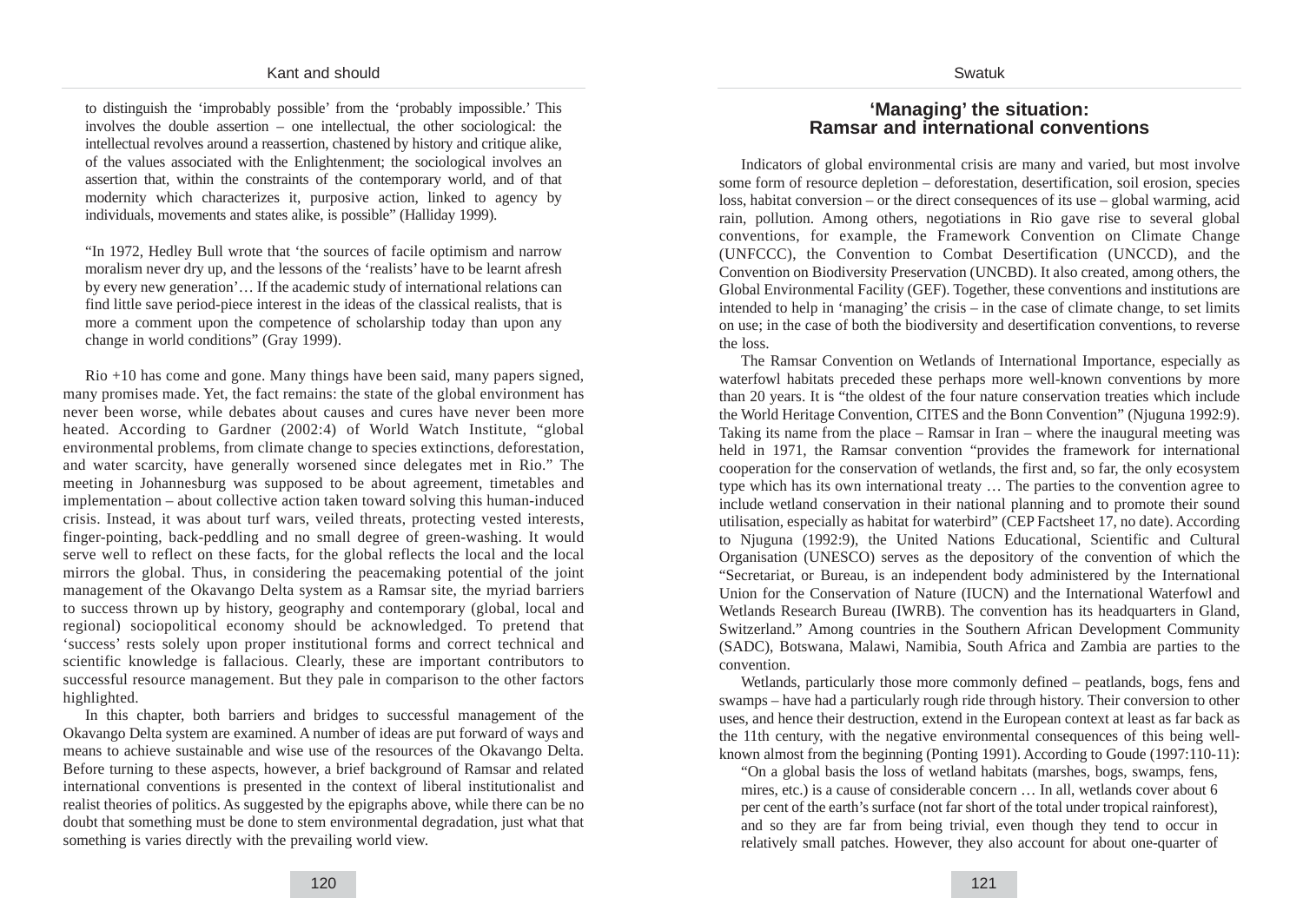#### Swatuk

the earth's total net primary productivity, have a very diverse fauna and flora, and provide crucial wintering, breeding and refuge areas for wildlife. According to some sources, the world may have lost half of its wetlands since 1900, and the USA alone has lost 54 per cent of its original wetland area, primarily because of agricultural developments. There are, however, other threats, including drainage, dredging, filling, peat removal, pollution, and channelization."

Ramsar was the direct result of the collective desire of concerned individuals to see wetlands destruction stopped, indeed reversed, through the power of the sovereign state. It is logical that the state has been the primary vehicle through which Ramsar operates, for it has been at the hands of both public policy and public neglect that wetlands have suffered the most (Matiza 1994; Dugan 1992).

Ramsar's methods have changed over time, with an initial concern for locating wetlands of international importance within protected areas making way for more nuanced arguments in favour of 'wise use'. This is in keeping with most conservationoriented organisations' shift toward sustainable utilisation, an idea and practice that will be discussed below. At the same time, Ramsar's definition of a wetland has broadened considerably, such that the traditional conception of a wetland (e.g. as bog or fen) is subsumed under the more comprehensive term wetland system. Compare the two definitions below as an example:

"*Wetland*, geographic area with characteristics of both dry land and bodies of water. Wetlands typically occur in low-lying areas that receive fresh water at the edges of lakes, ponds, streams, and rivers, or salt water from tides in coastal areas protected from waves. In wetlands, the surface of the water, called the water table, is usually at, above, or just below the land surface for enough time to restrict the growth of plants to those that are adapted to wet conditions and promote the development of soils characteristic of a wet environment … Wetlands can be classified into three general categories: marshes, swamps, and peatlands. Within each of these categories, wetlands can vary widely. Because wetlands depend on water sources, their boundaries can change" (Microsoft Encarta Encyclopedia 2000).

*Wetland*: "areas of marsh, fen, peatland or water, whether natural or artificial, permanent or temporary, with water that is static or flowing, fresh, brackish or salt, including areas of marine waters, the depth of which at low tide does not exceed six metres" and may include "riparian and coastal zones adjacent to the wetlands, or islands or bodies of marine water deeper than six metres at low tide lying within" (Ramsar convention quoted in Hollis et al 1988).

Whereas the former comprises the traditional notion of a wetland as a waterlogged area limited in size (e.g. a fen), the latter encompasses not only the former but virtually all earth-bound elements of the water cycle. According to Blasco (1997):

"[T]he resolution on Ramsar and water is of high significance, because for the first time the Conference of the Parties is addressing the question of 'the important hydrological functions of wetlands, including groundwater recharge, water quality improvement and flood alleviation, and the inextricable link between wetlands and water resources … Fresh, high quality water is already critically scarce in many places, and looks set to become scarce in many other locations. Water may well be the critical environment and development issue of the 21st Century."

Wetlands, it seems, are considerably wetter than initially thought. This is an important point returned to later in the context of sustainably managing the Okavango Delta.

The intention clearly is to locate traditional wetlands within an entire system of which the overall sustainability is subject to a wide variety of human and natural interventions. Again the logic is impeccable: what is the use of 'managing' a wetland of which the very existence may depend on far-removed agricultural, industrial and urban practices? To this end, Ramsar is seeking, among others, universal membership in the convention and designation of all wetlands – not simply those that parties to the convention consider as their 'flagships'.

Equally important for the conservation of traditionally defined wetlands is the way in which Ramsar has attempted to locate the convention itself within the wider ambit of the UNFCCC, UNCBD and UNCCD (Blasco 1997). This is part of a broader strategy to try and change people's ways of thinking about the environment or natural resources as somehow apart from their daily concerns, as somewhat akin to specialist interests – it is an attempt at what Phillips (1998) calls "mainstreaming wetlands". This is also 'wise use' of its own resources, given the fact that the Ramsar budget and permanent staff numbers pale in comparison to these global conventions. Articulating the many 'goods and services' wetlands provide to humanity has long been a means by which those interested in their conservation argue against habitat conversion (Matiza 1994; Phillips 1998; Hollis et al 1988). More recently, economic valuation of wetlands in the context of biological diversity and natural resources accounting has been another (Richardson 1998). Added to this are arguments for wetlands' central role as buffers in combating desertification, and as valuable carbon sinks in the struggle against global warming (Davidson 2000).

The Ramsar convention has also sought to align itself with powerful global NGOs, either with a mass membership base – Wetlands International, Worldwide Fund for Nature, Birdlife International – or with a mixed membership including a core of research scientists – IUCN. Most recently it has entered into a partnership with the private sector Danone Group through the Evian project to improve internet facilities for ten "developing and transition Contracting Parties" (Phillips 1998). To give form to these many activities, Ramsar formulated a strategic plan for the period 1997-2002. Adopted in 1996, the plan describes some 125 actions under the eight general objectives listed below: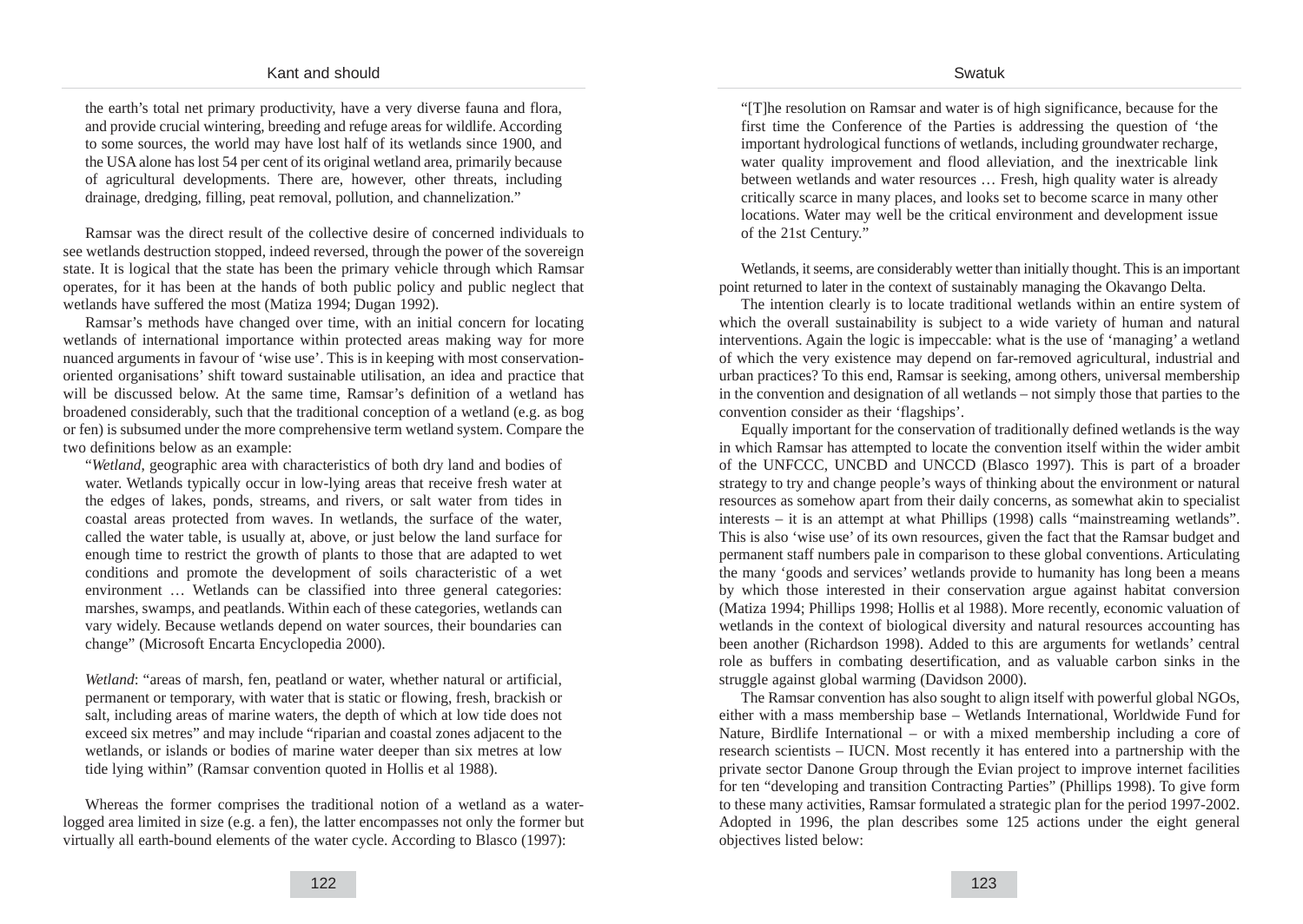- universal membership;
- wise use of wetlands:
- education, public awareness and communication;
- capacity-building and training;
- management of wetlands of international importance;
- designation of Ramsar sites;
- international cooperation; and
- strengthening the institutions of the convention.

How all these activities and interests play out in the context of the Okavango Delta is the subject of a further section in this chapter. At this point, however, it is important to locate these activities within a more theoretical framework so that the possibilities or improbabilities for success, either at global or local level, may become clear.

# **Clausewitz or Kant?**

What can be made of all this activity? How likely is it to succeed, not only in preserving wetlands but, in the Southern African context, in building regional peace, for this is the sometimes explicitly stated goal of conservation organisations (De Villiers 1999; Swatuk 1997; 2001)? How these questions are answered depends to a great deal on whether an optimistic or pessimistic attitude about regional futures prevails. In Southern Africa today, there are parallel, opposed narratives in regular use to explain contemporary events and guide (policy) decisions. One reflects the classical realist assertions of Gray, the other the Kantian liberalism of Halliday shown in the epigraphs above. Each provides compelling evidence in support of its analyses. Kantian narratives argue that there are three dominant themes driving regional developments: the post-apartheid democratic moment; the socioeconomics of neoliberal structural adjustment, now including regional (SADC) and continental (New Partnership for Africa's Development – NEPAD) integration components; and the post-Rio and Rio +10 emphasis on the collective management of natural resources. The manner in which these interlink and overlap forms the basis for the emergence of more positive and constructive inter, intra and transstate relations: a new language fuelling new thinking about a new regionalism (Swatuk & Black 1997; Swatuk 2000).

Supporters of this perspective usually emphasise the functional character of the new regionalism, with SADC, transnational, subnational and multilateral activity at the forefront of analysis. An emerging regional energy grid, a variety of protocols, improved communications and transportation networks, transnationally managed 'superparks', and new water laws are all said to be moving the region in the direction of cooperation and peace. The post-apartheid democratic moment, therefore, facilitates the collective pursuit of world order values in the region. These values of peace, economic growth and environmental sustainability are dependent upon increasing space for civil society to articulate its diverse needs and interests and exercise its capabilities free from a domineering and overdeveloped state. They also require the more efficient allocation of often scarce resources by state makers in the region and the development of creative and effective partnerships between and among relevant stakeholders (state, corporate, (I)NGO and CBO-based).

To be sure, the Kantian argument continues, there are many obstacles along the road to regional peace and security. Like much of sub-Saharan Africa, the SADC region is characterised by weak, distorted and divided economies, war-battered societies, and too often unresponsive governments. Yet, unlike most of Africa, the SADC region enjoys the confidence and concern of the industrialised world as represented by the Organisation for Economic Co-operation and Development (OECD). As such, there seems to be much concentrated global effort toward making the African renaissance a reality, at least in this region. Importantly, the demise of UNITA rebel leader, Jonas Savimbi, is cause for hope regarding the prospects for peace and development both in Angola and in the Okavango River basin, in particular.

This perspective, in a nutshell, characterises all those active in conservation and development activities in the Okavango Delta – from local NGOs like the Kalahari Conservation Society, to international organisations like Conservation International, from bilateral and multilateral donors like GTZ, SIDA, the EU and GEF, to regional think-tanks like IUCN-ROSA, the Desert Research Foundation of Namibia (DRFN) and the Harry Oppenheimer Okavango Research Centre (HOORC).

However, for an increasing number of observers, it is the obstacles that mark the proper point of departure in regional analysis. State makers in Africa's Great Lakes region – the Democratic Republic of Congo, Uganda, Rwanda, Burundi – and Angola are without a doubt engaged in Machiavellian and Clausewitzian practices of 'statecraft'. Others – Zimbabwe, Zambia, Namibia, Botswana and South Africa – look on with varying degrees of interest. Levels of participation are partially determined by the immediacy of geopolitical events and the realities of cost and benefit analyses. Personalities and personal rule – the essence of Bismarck and Tallyrand, of classical realism, and so belittled in analyses of African politics over the last three decades – seem once again to be playing decisive roles in policy-making.

Even in those countries where bureaucratic structures of decision-making are more firmly entrenched – Botswana and South Africa – calculations are increasingly made on the basis of narrow 'national interests'. Ironically, states may be seen to be moving, simultaneously, in two directions: while they are busy building 'national fences' in a 'dangerous region', at the same time, departments of water affairs, tourism, trade and industry, among others, are actively seeking ways of tearing and keeping these national fences down (Swatuk & Black 1997).

The environment, quite literally, stands at the centre of these contradictions. Whereas the border areas between Namibia, Angola and Botswana have become sites of conflict, these countries share the Okavango River basin and are party to the Permanent Okavango River Basin Water Commission (OKACOM). Similarly, the Zambezi basin marks a zone of cooperation through the large, multilateral Zambezi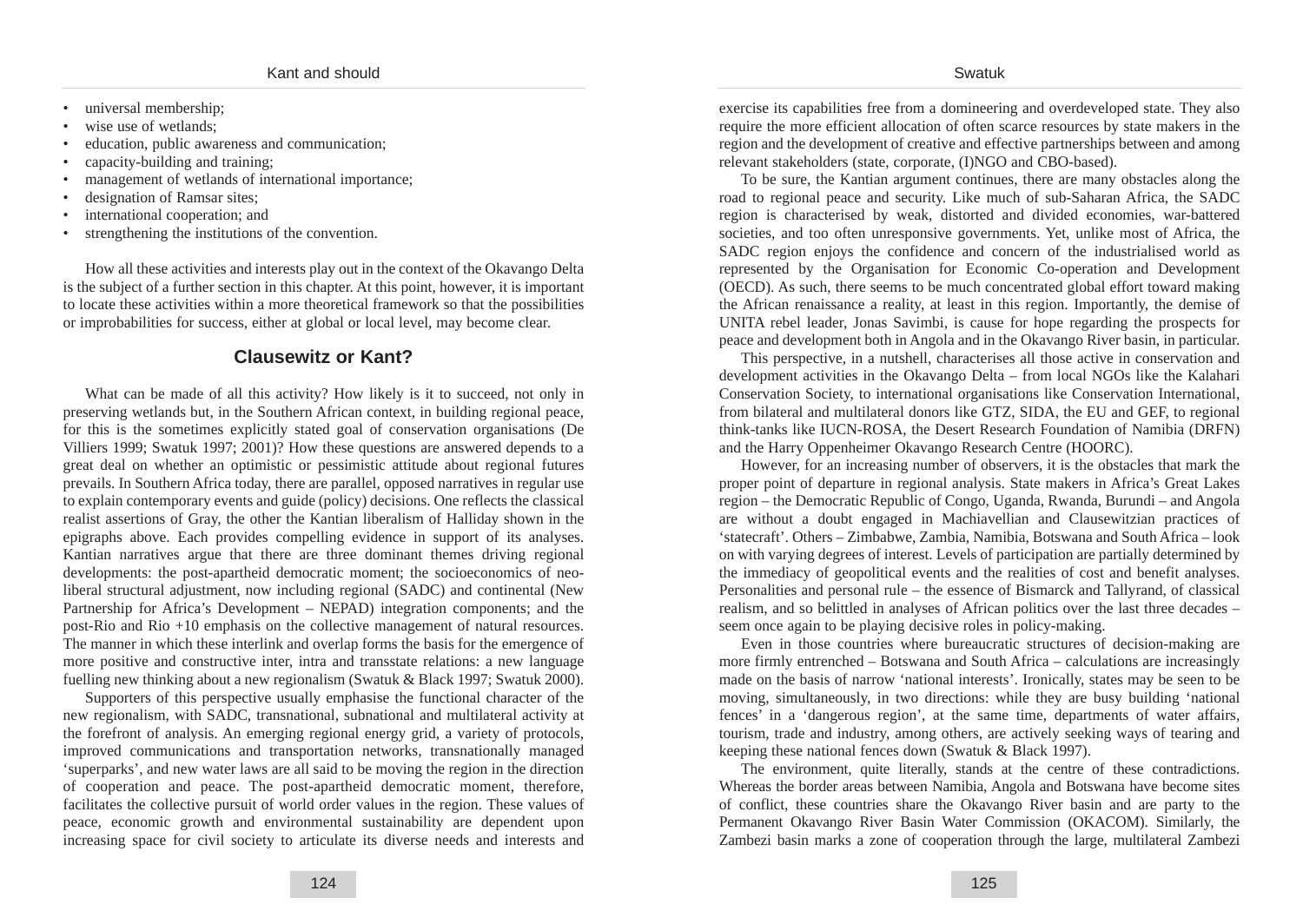River Action Plan (ZACPLAN) – recently designated a NEPAD project – but also forms an area of crossborder conflict among the sovereign states of Angola, Zambia, the Democratic Republic of Congo and Zimbabwe (for general information on these and other Southern African river basins, see Chenje & Johnson 1996; Conley 1996; Pallett 1997; Turton 2003). Interestingly, in each case, conflict flows with the run of rivers. Headwater states are deep in conflict; those at mid-flow stand poised between Janus and Minerva; those at the mouth feel relatively helpless, as they contribute virtually nothing to the flow but accumulate everyone's effluent, and are most keen on multilateral agreement. Depending on whether Kant or Machiavelli is favoured, or cooperation or conflict is chosen, the environment either appears as the locus of opportunity for regional peace-building or as a fragmented series of resources for defence and capture.

To say that conflict and cooperation are characteristic of the region is stating the obvious. A pertinent question to ask, however, is which of these trends are likely to dominate regional relations during the first decade of the 21st century? And, as a corollary, can deliberate emphasis on cooperative tendencies in one issue area help to foster abatement of conflict in another? In other words, without losing sight of Gray's remarks, is it justified to act on Halliday's encouragement?

While most of the non-state actors seem more inclined toward Halliday, what state makers really think is less clear. Ramsar's activity, like most environmental organisations in the world today, mirrors the guardedly optimistic liberal institutionalist perspective on world affairs: while not losing sight of the myriad dangers let loose by a world of states jealously guarding sovereignty, they continue to beaver away at building creative coalitions and science-based arguments in the hope that formerly reluctant state makers will be trapped in an incontrovertible knowledge net. But many of those involved remain cynical. Ramsar was once described as a "toothless organisation" and a "gentleman's agreement without political clout" (Holberg, personal communication).

## **Managing the Okavango Delta or the 'delta system'?**

It must be made clear from the outset that sustainable management of the delta itself is dependent upon sustainable management of the entire Okavango River basin – unsustainable inputs upstream (e.g. large-scale irrigated agricultural projects, large dams near the headwaters, many small farm dams along a repopulated middle river) will fundamentally alter the delta. According to Hollis and others (1988):

"The components that support a wetland often originate well outside its boundary. Wise use of wetlands therefore often requires that appropriate conservation measures be taken beyond the boundary of the wetland. For example, ensuring a continuing supply of water of appropriate quality may require soil conservation measures in the headwaters, minimal upstream diversions of river-water, and the protection of water courses from industrial pollution."

This is not to undermine the very necessary national-level activity ongoing in Botswana of devising both a national inventory of wetlands and a management plan for the Okavango Delta itself. There are numerous resource use conflicts in place both in the core and buffer zones that must be addressed irrespective of upstream, transition zone activities (Peters 1994; Arntzen & Veenendaal 1986; Van der Heiden 1992; Hasler 2000a).

The 'core' area is defined as one of "the largest and most important inland wetlands in the world, covering over 15,000 square kilometres" (Monna 1999). The transition zone extends to the headwaters in Angola's Bie plateau. If the buffer zone is included, the area enlarges significantly:

"Botswana submitted documents containing a description of a wetland known as 'The Okavango Delta System' … The Ramsar site is measured at approximately 68,640 square kilometres (6,684,000 ha) … The designated area includes the Okavango River, the entire Okavango Delta, Lake Ngami and parts of the Kwando and Linyati [sic] River systems that fall along the western boundary of the Chobe National Park" (Monna, 1999).

Botswana became a contracting party to the Ramsar convention in April 1997. Most observers feel that this act was taken based on narrow national interest: that upstream threats to the delta, in particular planned abstraction by Namibia and the potential for the same by a peaceful Angola forced policy makers in Botswana to try to locate regional water disputes within a framework of global interests. Similarly, whereas the government of Botswana was reluctant to designate the delta as a world heritage site in the past – fearing global backlash against its own development plans – it eventually became clear that in the context of 'wise use', it was better to become party to these conventions than to stand apart from them.

The 1987 Regina conference of the parties adopted the following definition of 'wise use': "The wise use of wetlands is their sustainable utilisation for the benefit of humankind in a way compatible with the maintenance of the natural properties of the ecosystem." Sustainable utilisation is defined as "human use of a wetland so that it may yield the greatest continuous benefit to present generations while maintaining its potential to meet the needs and aspirations of future generations" (Hollis et al 1988). This definition of wise use as sustainable utilisation is one of the most significant concessions made by conservation organisations in the last 20 years. It marks the culmination of a learning process whereby people and communities were conceptually reinserted into the landscape by organisations that still wish they were not there. Hence, core, buffer and transition areas appear. In the case of the Okavango Delta system, far from being a 'pristine wilderness', the entire 'system' is populated, with even the highly protected core providing 'food for the pot' for local communities resident there. In order to maintain the ecological character of the river, each of these zones require comprehensive management plans, sufficient human and capital resources, and the political will to see that policies are not only put in place but acted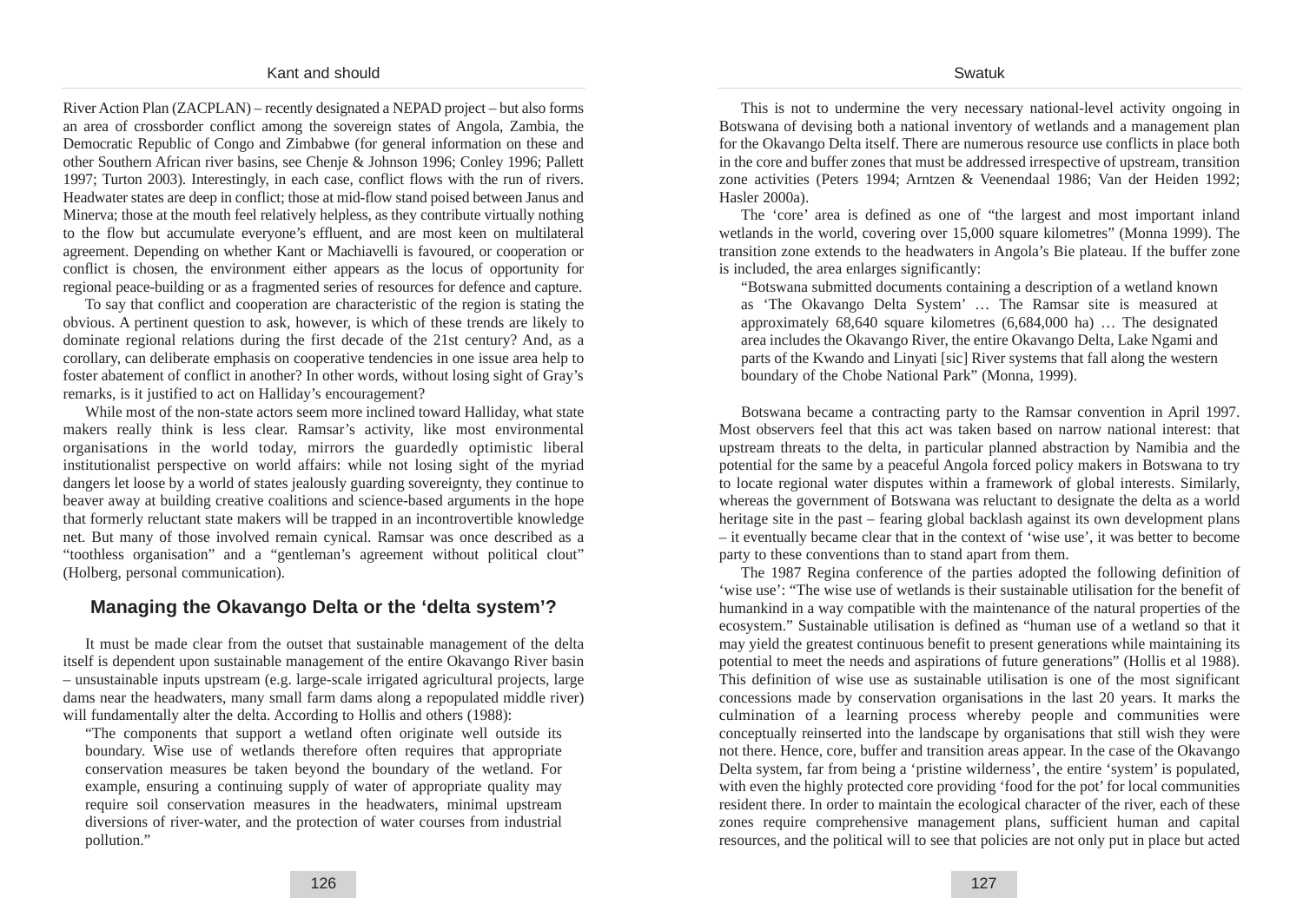upon. As the Okavango Delta is an international river basin, its management requires a very creative and determined approach to integrated water resource management.

#### **Barriers to success**

It is no small task to discuss the numerous barriers to success. Given space constraints, only a summary of these issues is provided. It is important to note that barriers to success are a difficult mix of structure and agency. As such, some may be more easily addressed and altered than others.

Perhaps the most powerful barrier to the sustainable management of the Okavango Delta system is humankind's treatment not only of wetlands but of nature throughout history. Some would say it marks not only the foundation of Enlightenment thinking but of industrial-based development (Swatuk 2001; Hunter 1992). As highlighted above, the world's wetlands are fast diminishing and have been doing so for perhaps a millennium. Drainage of wetlands has long been a strategy of human development, and human development has for several centuries regarded nature as an adversary to be overcome. In western renderings of 'development', those societies thought to reside most closely in harmony with nature – indigenous peoples – are regarded as 'backward'.

The impact of these practices on Southern Africa is particularly unfortunate, with the inherited colonial state forms organised specifically to exploit the natural environment through marginally linked enclave industrial activities in service of imperial or colonial industrial-based power (Swatuk & Vale 1999). In a neo-liberal age, underdevelopment may be an unfashionable concept, but it quite accurately captures the essence of the development problematique facing countries that are members of OKACOM (Amin et al 1987; Saul 2001; Wallerstein 1986). What does this mean for the sustainable management of the Okavango Delta system? In short, it means to swim against the entire tide of development history, philosophy and practice.

Compounding the difficulties arising from these philosophical and historical factors are recent regional experiences with liberation struggles and civil wars. While there is a flicker of hope of a peace dividend in Angola, the extent of physical and psychological damage cannot be overestimated. And while there are those who might suggest that, in certain contexts, war is better than peace for conservation, there are few who would wish to deny Angolans a peaceful and prosperous future (see Alvarez 2001; McNeely 2002). At the same time, there is a significant development deficit, not only in Angola, but throughout the SADC region. Part of the challenge for those interested in maintaining the Okavango system is to demonstrate to state makers, most of whom are imbued with 1950s-style notions of 'mega-project' development – for example, irrigated cash crop agriculture, power plants, producer-driven commodity chain production – that decentralised, community-based, participatory forms of 'development' are a better, more sustainable option (Hasler 2000b). Namibian plans for a gas-fired power station at the Orange River mouth Ramsar site, its stated intentions to build a hydropower plant at Popa Falls – again, in the middle of the Namibianproposed Southern Okavango Ramsar site – its long-planned usage of Okavango River water via the Eastern National Water Carrier project, and its mooted plans to establish large-scale irrigated agriculture in the Caprivi Strip, all suggest the opposite.

Namibia is being singled out only for example, however. Each of the riparians are determined to pursue national development plans, often holding jealously to their sovereign right to do so. Outside observers often attribute Angola's relatively inactive participation in OKACOM to a lack of capacity and a preoccupation with fighting UNITA. Yet, others closely involved with these basin commissions argue that inaction on OKACOM results more from Angolan unhappiness with Namibian developments in the Cunene River basin, and unwillingness to expose its plans for the Cubango beyond Savimbi (names withheld, personal communications). In addition, from the upstream point of view, Botswana's recent conversion to 'sustainable utilisation' options and arguments results not from any 'greening' of the government, but from a combination of money made through tourism (i.e. real cash benefits) and the failure to push through its own Southern Okavango Integrated Water Resources Management project (Hasler 2000a; IUCN 1992). While those interested in regional peace point to the positive World Court adjudication of the Namibia-Botswana dispute over Sedudu Island (see Swatuk 2002), it is clear that no real 'national interests' were negatively affected by the court's decision.

Botswana's unilateral announcement of the Okavango Delta system as a Ramsar site, though technically correct – its boundaries being entirely within Botswana's sovereign territory – left a bitter taste in the mouths of its OKACOM partners who felt that its action went against the collective spirit of the commission. As a consequence, it has taken some time to achieve cordial working relations. Yet, the fact remains – sovereign states keen on post-war reconstruction and overcoming the development deficit are unlikely to take kindly to outside interference in their development plans.

Most of the barriers to success discussed thus far may be regarded as structural – history, development philosophy, underdevelopment and national sovereignty. Agency, or the human capacity to overcome these, should not be ruled out. But human capacity comes in many forms, some of which work to reinforce structural pathologies, others to overcome them. This is most clearly expressed through institutions, for institutions stand at the interstices of structure and agency. For example, SADC government institutions, developed haphazardly over time or established to satisfy particular needs (like colonial interests), locate resource use decisions across numerous departments, ministries and agencies. Decision-making reflects the interests of strong personalities and influential departments and ministries. It also privileges policies oriented to retain the status quo, as all departments vie for their piece of the national budget.

At national level, departments or ministries of water development, mining, lands, housing and agriculture, to name several, are geared toward the exploitation of the resource, while national conservation agencies or ministries of tourism and the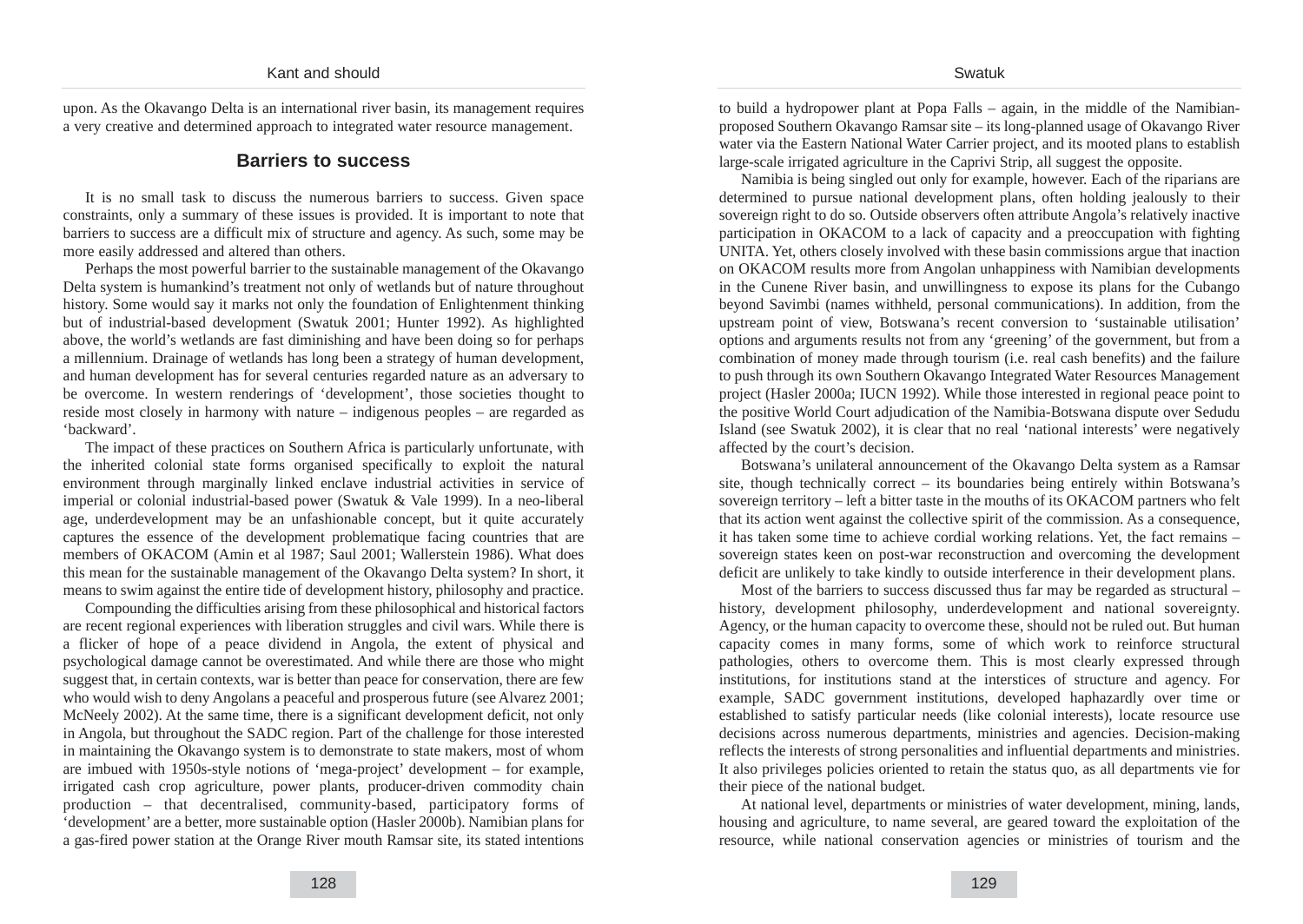environment are more interested in its conservation and wise use. Moreover, agencies or ministries of the environment tend to interact with their international counterparts and other NGOs sharing similar interests. The same may be said for ministries of finance, industry, mining and the like. As a result, while in theory serving 'the national interest', they in fact speak different languages and serve different interests. It should also be remembered that ministries of the environment and tourism are relative newcomers to government. For example, in Botswana, the National Conservation Strategy Coordinating Agency is now to become part of a newly formed Ministry of Tourism and the Environment. As global interests change, so local institutions adjust to reflect these interests. It does not mean, however, that they hold much power in national government circles. Power still lies with those ministries and departments developed on the back of colonial or imperial endeavours, for example, mining and agriculture. Beyond lip service at world summits, it is difficult to see how these institutions can make a meaningful contribution to the sustainable management of resources they have historically wasted and polluted. Ways must be found to build synergies across ministries and departments and undercut interministerial struggles over national resources. Without political power, the best management plans will fail. Worse still, with political power, bad management plans will be implemented.

The foregoing all point toward that fuzziest of variables, political will. It is no exaggeration to say that maintaining the health of the Okavango Delta is about as far away from Angolan government policy-making circles as an issue can get. It is also clear that the government of Namibia will use Okavango River waters as part of a national conjunctive use strategy. And, despite current appearances to the contrary, it is not clear that the government of Botswana will not make use of these waters as well – the Southern Okavango water project is shelved for the time being, but not abandoned. What is clear, however, is that the delta generates jobs, profits and supports multiple sorts of livelihoods for many people. Clearly, this is the basis for building political will.

One of the abiding dangers, however, is the strident approach to maintaining the waters of the delta taken by the (national and international) media and conservation organisations. Media sensationalism and the arrogant, know-it-all approaches taken by conservation organisations, like the International Rivers Network (IRN), do more damage than good. Communication is already a problem – between and among communities within the Okavango River basin, as well as between, among and within OKACOM member governments. It is imperative that channels of communication are kept open and flows of accurate, objective information – the purpose of this book – are nurtured.

## **Hopeful elements**

While the barriers seem daunting, there are in fact many favourable bridges to sustainable resource management. Two favourable elements that often go unremarked are time and the robustness of the Okavango Delta system. In terms of the latter,

130

according to Wolski, the delta itself is less vulnerable than is often thought. On the one hand, it looks vulnerable due to the contrast with its surroundings. However, on the other hand, in Wolski's view, the delta is constantly changing: "It is subject to such big natural variability that it can sustain much more than we anticipate. This dampens the impact of variability because it is used to such variability" (Wolski, personal communication). Wolski also maintains that the system is so complex and the changes have been so gradual that it is virtually impossible to tell which are manmade and which natural. This is not to counsel complacency. It does suggest, however, that there is a good deal of time in which to articulate viable management plans, to sort out the necessary interstate modalities, and to build implementation capacity. Also contributing to the time factor is the relatively unpopulated character of the basin itself – a situation that will no doubt change as Angola consolidates peace. Whereas it may be true that once changes are initiated their impacts are quickly felt in arid areas, the widespread fears expressed about Angola as the 'sleeping giant' seem to be overstated at the present time.

Other favourable key elements are global interest, expertise and capital. This comes in a wide variety of forms: from bilateral support for the development of an Okavango River basin management plan (Swiss small grant programme), to an EUsupported, multidisciplinary and multi-university project focusing on achieving a balance between social and ecosystem needs in an international river basin; from the SIDA-sponsored project Every River Has Its People (ERHIP) that brings together six NGOs from Namibia and Botswana to study ways in which communities may be made active partners in the management of the Okavango system, to a Conservation International administered project investigating prospects for establishing a transboundary 'peace park' extending from the delta into the (presently moribund) Cuando-Cubango controlled hunting area (see De Villiers 1999). Ramsar is active in many of these and related activities, and there is a strong synergy between projects and groups, in part facilitated by the small scientific communities that exist in both Namibia and Botswana. While they may disagree on goals and methods – with the Namibian National Eastern Water Carrier being the prime case in point – they do nevertheless continue to liaise with one another and on occasion to work together.

Local interest is another key factor in support of conservation and wise use efforts. For example, ERHIP has its roots in the Okavango Liaison Group's efforts to strengthen dialogue between the governments of Namibia and Botswana regarding use of the waters of the Okavango River. The history of the Okavango Liaison Group (OLG) itself grows out of local Ngamiland action against the government of Botswana's Southern Okavango Integrated Water Development project. This long tradition of social activism is buttressed by the relatively democratic *kgotla* system of traditional government. Local communities lacking organisation have been helped by a wide variety of indigenous (Kalahari Conservation Society, Desert Research Foundation of Namibia) and international (Conservation International, International Rivers Network) NGOs with their own conservation-oriented interests overlapping with local community desires for access and (sustainable) use.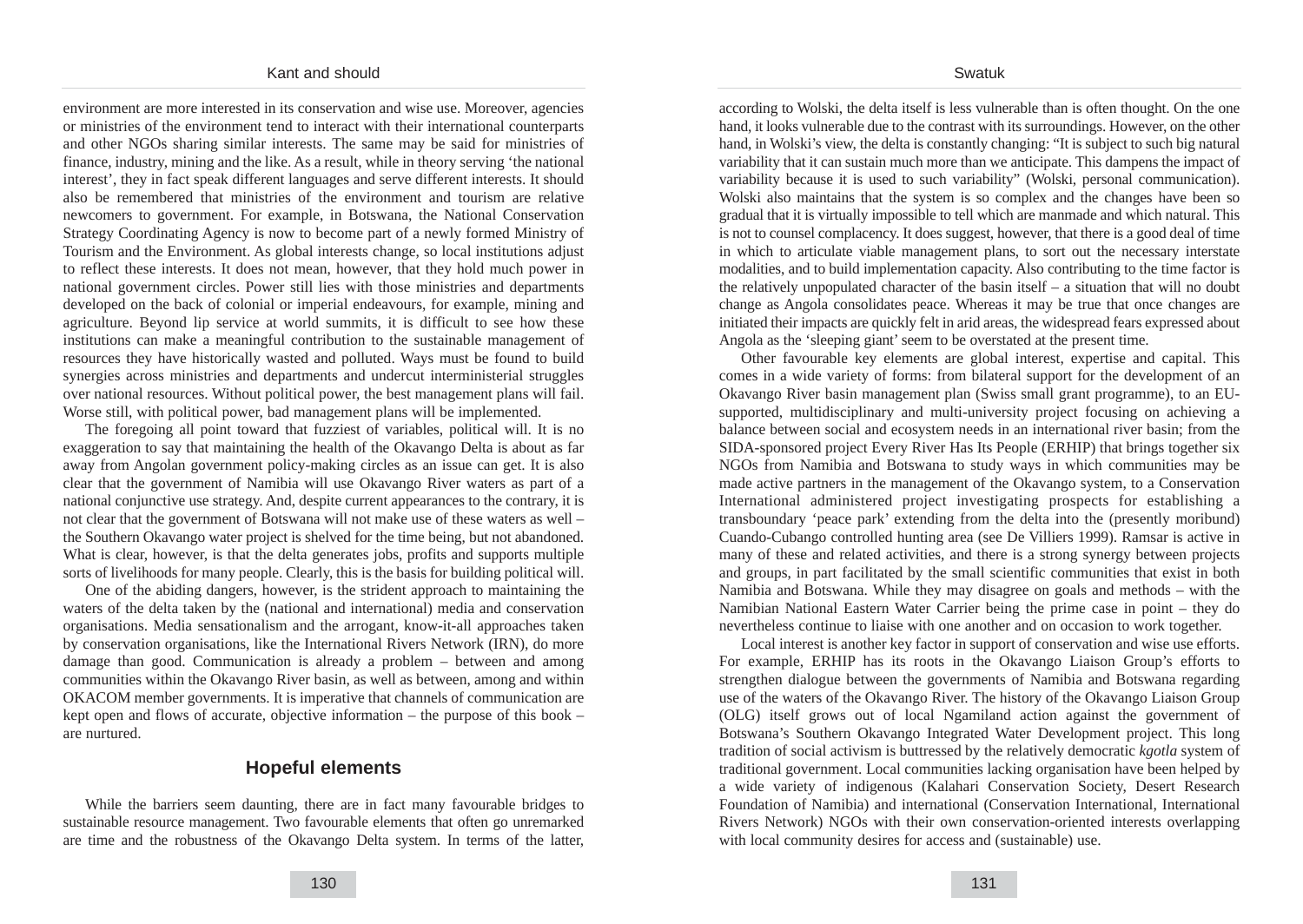Lastly, there are a wide variety of regional interstate frameworks (SADC, OKACOM, Orange River Basin Commission, Limpopo River Basin Commission), with various protocols (e.g. on trade, tourism, shared watercourses) based upon global accords and conventions (e.g. Helsinki, UN Convention on the Non-Navigational Uses of International Watercourses, CITES). As stated earlier, the small base of scientists in the region ensures that many of the same faces meet time and again in different forums, thus sometimes building networks of trust (and, admittedly, sometimes animosity).

## **Thinking strategically: Achieving 'wise use'**

Clearly, there is a great deal of interest and activity ongoing around the Okavango Delta itself and within the wider Okavango system. Two questions remain: Does all of this activity contribute to achieving the goals of ecosystem maintenance and wise use and to building regional peace? What has to be done to ensure that interrelated goals are achieved?

To attempt to answer the first question is to put the cart before the horse. Clearly, it is early days. Turning to the second question, and in light of the working assumption that all of this activity will contribute to regional peace and prosperity, there are a wide variety of strategies that may be undertaken.

First, knowledge is power: Countering extant ways of 'doing' politics and development can only be achieved by building a knowledge base that shows parochial politicians and destructive developmentalists the irrefutable benefits of ecosystem maintenance and wise use. It is unfortunate that those involved are forced to engage state makers with instrumental value arguments. Preserving nature should need no political, social or economic justification: there is intrinsic value in nature. But politicians are too often far from 'green', and too often privilege industries that are 'brown'. As public officials in Windhoek are quick to point out: asking questions about the sustainability of the city's two new garment industries, which will likely employ 8,000 to 10,000 people and inject an estimated N\$25 million per annum into Windhoek's economy – Effluent quality? Water use efficiency? Why Windhoek and not Okahandja? – is to commit a treasonable act (personal communications, names withheld).

Set in regional terms, this is a distressing example. For the legacies of colonialism, imperialism and underdevelopment have created an extreme development deficit. State makers in Namibia, Angola and Botswana all came of age during the height of the modernisation period. Their understanding of development rests undeniably on the conquest of nature, where 'biodiversity loss' resulting from habitat conversion includes not merely 'nature' but certain cultural groups and cultural practices. So, water is power and power drives economies and economies create jobs. What hope is there for wetlands, even the wise use of wetlands, in the light of such thinking?

Policy-relevant social and physical scientific research must continuously be conducted so that policy makers see that there are realistic options and that these options can translate into votes (see, for example, Pallett 1997; Heyns et al 1998; Turton 2000). One of the main reasons why community-based natural resource management as conceived by USAID in Botswana failed so dismally is because USAID failed to recognise the political implications of 'empowering people at the margins'. Upon departing from Botswana, one USAID official remarked: "the government simply is not interested" (personal communication, name withheld). But he was wrong: the government was very interested – that is why boreholes, drought relief, roads and clinics are the methods of choice: government is more interested in maintaining itself in power than in empowering people to think for themselves, to realise that there are choices. A population with choice, particularly in an ethnically divided society, is a potential political problem.

Recognising this, smart partnerships should be cultivated within and beyond states. There are often key individuals in certain ministries who wield much power and influence. Kader Asmal in South Africa is the obvious example: as minister of Water Affairs and Forestry, Asmal was able to achieve a great deal of good in a short period of time. In Botswana, Ian Khama may play a similar role. It is an unfortunate truth that cultivating a relationship between Khama and, for example, the IUCN's Jeff McNeely may do more good for conservation than all the science in the world.

Networks and sympathetic constituencies must be built at local, national, regional and global level. In doing so, the idea of 'wetlands' must be relocated beyond departments or ministries of the environment and should be placed squarely where the power lies: in the ministries of industry, trade, finance, mining and fisheries, for example. Economic valuation arguments based on transboundary peace parks and global tourism are a necessary beginning as these build links between a variety of ministries in all basin countries and present possibilities for shared positive economic outcomes. At the same time, work within existing frameworks should continue – SADC, OKACOM, the Revised Protocol on Shared Watercourses – without reinventing the wheel. The small scientific base in the region means that synergies can be built at the regional level that might not otherwise be possible in more complex political economies. An interesting angle to this is the potential role South Africa may play as impartial 'third party'. The scientific community in South Africa is far more developed than in the rest of the region and so constitutes a ready resource to be tapped. However, there is also the legacy of the 'regional hegemon', again playing itself out in economic and political terms and so there may be some resistance to this idea. Also, given worrying trends toward privatisation and so-called public-private partnerships, South African involvement in the region in the form of 'consultancies' may be regarded negatively as a form of neo-liberal pollution.

A practical contribution that could be made to existing frameworks is the establishment of a library or some other form of depository where all the research ongoing in the Okavango River basin could be stored and made available to the public. The HOORC may be able to play such a role. But the location should not be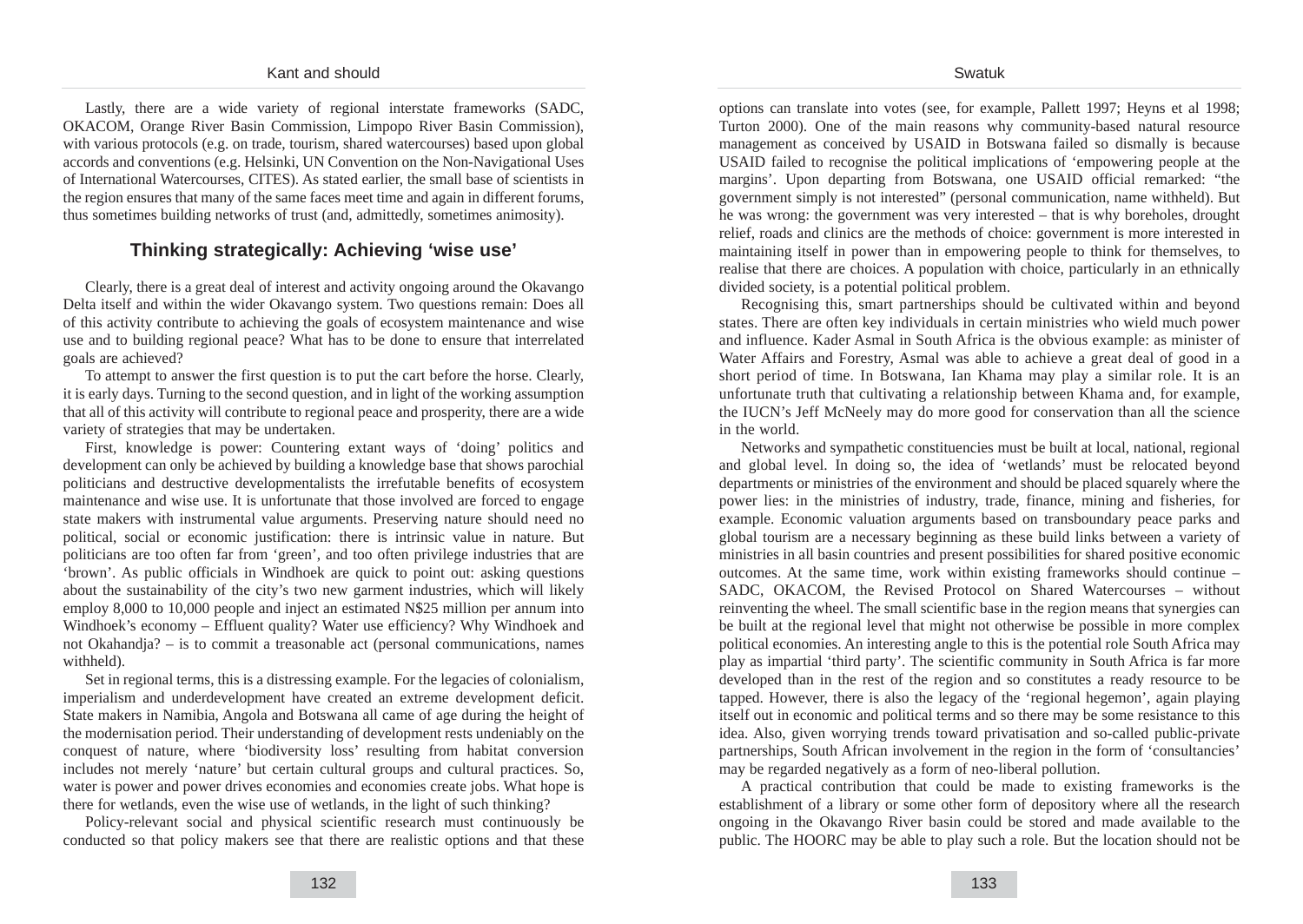restricted to a single country: the research centre may be more broadly defined to include branches in Angola, Botswana and Namibia – given lingering distrust and personality differences, this may be a more viable solution. At the same time, the regional library could be staffed by university students of SADC states – either registered in a SADC university or in a university elsewhere in the world – and valuable collation and analysis of the collected research could lead to a variety of postgraduate degrees. This research could be facilitated by scholarships provided by those international groups active in the basin and the SADC region.

It is important to play to existing strengths. This means recognising that, although the fact or form of states and their tendency to operate on the grounds of narrow selfinterest may not be changed, environmental awareness can be built at grassroots level – that is, among the children of the region who will ultimately constitute the state makers of the future. The power of environmental education programmes must not be underestimated.

Penultimately, those interested in conservation and wise use of wetlands broadly defined must think practically not patronisingly. There is an unfortunate tendency among certain international NGOs and donor agencies to treat local people as though they are ignorant savages – it is the recreation of 19th century thinking about racial hierarchies, of which the basis for truth today is 'the lab coat'. Local people's interests must be respected, otherwise a constructive dialogue will never emerge. A practical approach, therefore, would be a scholarship fund to train people in natural resource management, economic valuation of natural resources, among others – not to chase consultancy fees and act as global know-it-alls. Another practical approach would be to provide formal positions for local community representatives either in OKACOM itself, or in an adjunct forum specifically created to filter popular opinion, knowledge, needs and desires upward to state level.

### **Concluding remarks**

Lastly, the facts of state power, of 'national interests', and of sovereignty cannot be ignored. Indeed, taken together they constitute the fundamental problematique for successful management of the Okavango Delta system. While many academics working in the social sciences use post-positivist, constructivist methods to interrogate the world around them, those operating in the area of (the political economy of) natural resource management would do well to engage in a two-level game. On one level, it is useful to recognise that states are social constructions, that they are time-bound historical artefacts, not timeless physical phenomena. Regarding them as such provides insight into capacities for changing the system, perhaps toward different, more inclusive and sustainable forms of social organisation, grouped, for example, around resources like river basins. However, at another level, it must be acknowledged that those who inhabit states act as though they are timeless entities, taking their intellectual cues not from Kant but from

Clausewitz and Machiavelli. There are those who argue that states counselling interdependence and multilateralism only do so because they are weak in a world of the strong. As a downstream state, Botswana is playing the multilateral card. By doing so it is hoping eventually to tie its upstream neighbours into a regime of sustainable river basin management. Botswana, in playing the 'environmental good guy', is understandably pursuing narrowly defined national interest in the form of delta health for tourism and economic development. Namibia is more ambivalent about this. While it too is a contracting party to Ramsar, it has recently shelved plans to place the Lower Okavango River wetland on the list of wetlands of international importance. However, through OKACOM it remains willing to talk and to listen – very important activities indeed. But its stated intentions remain: to use the waters of the Okavango as part of a conjunctive use strategy that will ensure steady supplies of water and national development. Angola – not a Ramsar member – remains the unknown entity, but a post-Savimbi Angola would conceivably behave much like present-day Namibia. As an Angolan state maker, the first question to ask of Botswana is probably why Angola should forego the use of the water of the Cubango and allow Botswana to reap all the economic and social benefits. What is in it for Angola?

History shows that upstream states and regions within states have always taken the lion's share of the water. The Colorado River, dammed and diverted time and time again, no longer flow into the sea. The quality and quantity of water in Southern Africa's rivers that flow through Mozambique pose both serious challenges to integrated water resource management in the region and grave warnings for those interested in maintaining the health of the Okavango Delta. The delta presents a very difficult position, for the waters end in an ecologically and socially vibrant physical space in the heart of another country. If Angola decides – officially through government, or informally through the actions of many (possibly a more likely outcome) – to abstract a volume of water from the river that will forever alter the delta, what is there to stop the country from doing so? This marks an instance of the abiding tension between Machiavelli and Kant in the region and in the world: there seems little that can be done to stop them from doing so. Can shared membership in global conventions serve as the basis for sustainable use? Perhaps, but as long as state representatives to these conventions are located in relatively powerless conservation agencies or marginal environmental ministries, it is unlikely that sustainable use will move from theory to practice.

Building webs of knowledge and interest must continue, and those concerned should continue to think practically, to lobby vehemently and to listen carefully. In this way, perhaps what is improbably possible – like integrated water resource use – may one day seem common-sensical, like the fact of states themselves. In the words of Hollis and others (1988): "When wetland destruction becomes a socially unacceptable activity, we shall know that the message about the wise use of wetlands has finally been heard."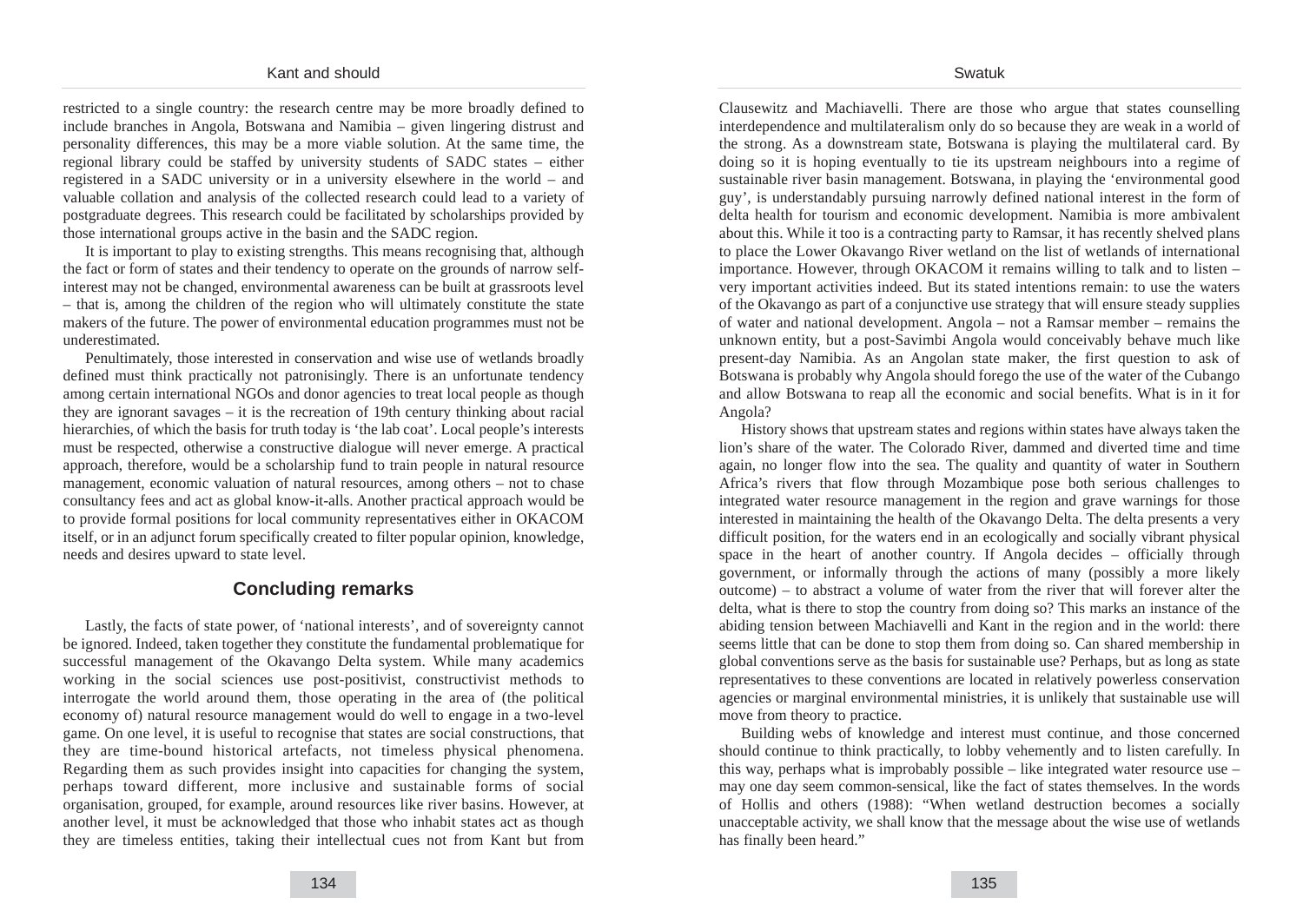#### Swatuk

## **References**

- Alvarez, M D. 2001. Could peace be worse than war for Columbia's forests? *The Environmentalist* 21.
- Amin, S, Chitala, D & Mandaza, I (eds). 1987. *SADCC: Prospects for disengagement and development in Southern Africa.* London: Zed Books.
- Arntzen, J W & Veenendaal, E M. 1986. *A profile of environment and development in Botswana.* The Netherlands and Botswana: IES and NIR.
- Barnard, P (ed). 1998. *Biological diversity in Namibia: A country study.* Windhoek: Namibian National Biodiversity Task Force.
- Blasco, D. 1997. *The potential of the Ramsar Convention on Wetlands.* Speech delivered to the conference *Naturschutz [Inter]national*, Vienna, Austria, 15 May. At <ramsar.org/speech\_ naturschutz.htm>.
- Communicating the Environment Programme (CEP). No date. *The Ramsar convention*. Factsheet 17. Harare: SADC/IUCN/SARDC.
- Chenje, M & Johnson, P (eds). 1996. *Water in Southern Africa.* Maseru/Harare: SADC/IUCN/SARDC.
- Chenje, M (ed). 2000. *State of the environment Zambezi basin 2000*. Maseru/Lusaka/Harare: SADC/IUCN/ZRA/SARDC.
- Conley, A J. 1996. A synoptic view of water resources in Southern Africa. In Solomon, H (ed). *Sink or swim? Water, resource security and state co-operation*. IDP Monograph 6. Halfway House: Institute for Defence Policy (now Institute for Security Studies).
- Davidson, N. 2000. *Defining IUCN's role on climate change: Viewpoint from the Ramsar Convention on Wetlands*. Workshop summary statement: Interactive session 12 – The ecological limits of climate change. 7 October. At <www.ramsar.org/speech\_amman\_nick1. htm>.
- De Villiers, B. 1999. *Peace parks: The way ahead*. Pretoria: HSRC.
- Dewdney, R. 1996. *Policy factors and desertification: Analysis and proposals.* Report prepared for the NAPCOD Steering Committee. Windhoek: NAPCOD.
- Dugan, P J. 1992. Wetlands management: A critical issue for conservation in Africa. In Matiza, T & Chabwela, H N (eds). *Wetlands conservation conference for Southern Africa*. Gland, Switzerland: IUCN.
- Gaolathe, B. 2001. *Budget speech*. Gaborone: Government Printer.
- Gaolathe, B. 2002. *Budget speech*. Gaborone: Government Printer.
- Gieske, A & Gould, J (eds). 1994. *Integrated water resources management workshop 1994: Proceedings*. Gaborone: University of Botswana.
- Gleick, P H. 2000. *The world's water 2000-2001.* Washington DC: Island Press.
- Goude, A. 1993. *The nature of the environment*. Oxford: Blackwell.
- Goude, A. 1997. *The human impact on the natural environment*. Cambridge: MIT Press.
- Government of Botswana. No date. *Water: Chapter 34:01*. Gaborone: Government Printer.
- Gray, C. 1999. Clausewitz rules OK? The future is the past. *Review of International Studies* 25. December.
- Halliday, F. 1999. The potentials of enlightenment. *Review of International Studies* 25. December.
- Hasler, R. 2000a. The hydropolitics of the Okavango Delta: Property rights and the management implications of competing land and water use strategies. *Botswana Notes and Records* 32: 73-84.
- Hasler, R. 2000b. The Okavango Delta and the 'end of progress': Global transformation and community based wildlife management. In Ringrose, S & Chanda, R (eds). *Towards sustainable management in the Kalahari region: Some essential background and critical issues*. Gaborone: DRD.
- Heyns, P, Montgomery, S, Pallett, J & Seely, M (eds). 1998. *Namibia's water: A decision maker's guide*. Windhoek: DRFN and DWA.
- Hollis, G E, Holland, M M, Maltby, E & Larson, J S. 1988. Wise use of wetlands. *Nature and Resources* (UNESCO) 24(1): 2-12.
- Hunter, J P. 1992. Economics of wetlands in Southern Africa: A search for a justification for their conservation. In Matiza, T & Chabwela, H N (eds). *Wetlands conservation conference for Southern Africa*. Gland, Switzerland: IUCN.
- IUCN. 1992. *The IUCN review of the Southern Okavango Integrated Water Development Project: Final report*. Gaborone: IUCN.
- Kolberg, H. No date. *Namibia country report*. At <ramsar.org/cop7\_nr\_namibia.htm>.
- Matiza, T. 1994. Wetlands in Zimbabwe: An overview. In Matiza, T & Crafter, S A (eds). *Wetlands ecology and priorities for conservation in Zimbabwe*. Gland, Switzerland: IUCN.
- McNeely, J. 2002. Biodiversity, war and tropical forests. Keynote address at the international meeting on *Tropical forests and extreme conflicts*. Osaka, Japan. 6-8 November 2001.
- Microsoft. 2000. *Microsoft Encarta Encyclopedia*. Microsoft Corporation.
- Mogae, F G. 2001. State of the nation address. Gaborone. October.
- Monna, S C. 1997. *A framework for international cooperation for the management of the Okavango basin and delta*. Ramsar Convention COP7 document 20.5. At <www.ramsar.org/ cop7\_doc\_20.5\_e.htm>.

Monna, S C. 1999. *Botswana country report for COP 7*. At <ramsar.org/cop7\_nr\_botswana.htm>. Moyo, S, O'Keefe, P & Sill, M. 1993. *The Southern African environment*. London: Earthscan.

Njuguna, S G. 1992. The Ramsar convention: Its role in promoting sustainable utilisation of African wetlands. In Matiza, T & Chabwela, H N (eds). *Wetlands conservation conference*

*for Southern Africa*. Gland, Switzerland: IUCN.

Pallett, J (ed). 1997. *Sharing water in Southern Africa*. Windhoek: DRFN.

- Peters, P H. 1994. *Dividing the commons: Politics, policy and culture in Botswana*. Charlottesville/London: University of Virginia Press.
- Phillips, B. 1997. *Report on Botswana conference: Towards a national policy on wetlands*. Maun, Botswana. 24-26 November. At <www.ramsar.org/w.n.botswana\_conf.htm>.
- Phillips, B. 1998. *The mainstreaming of wetland conservation and sustainable (wise) use: The Convention on Wetlands (Ramsar, Iran 1971) – A tool for mainstreaming*. Keynote paper for the Wetlands International Board of Members meeting. Dakar, Senegal. November. At <www.ramsar.org/speech\_bill\_wi\_board\_dakar.htm>.